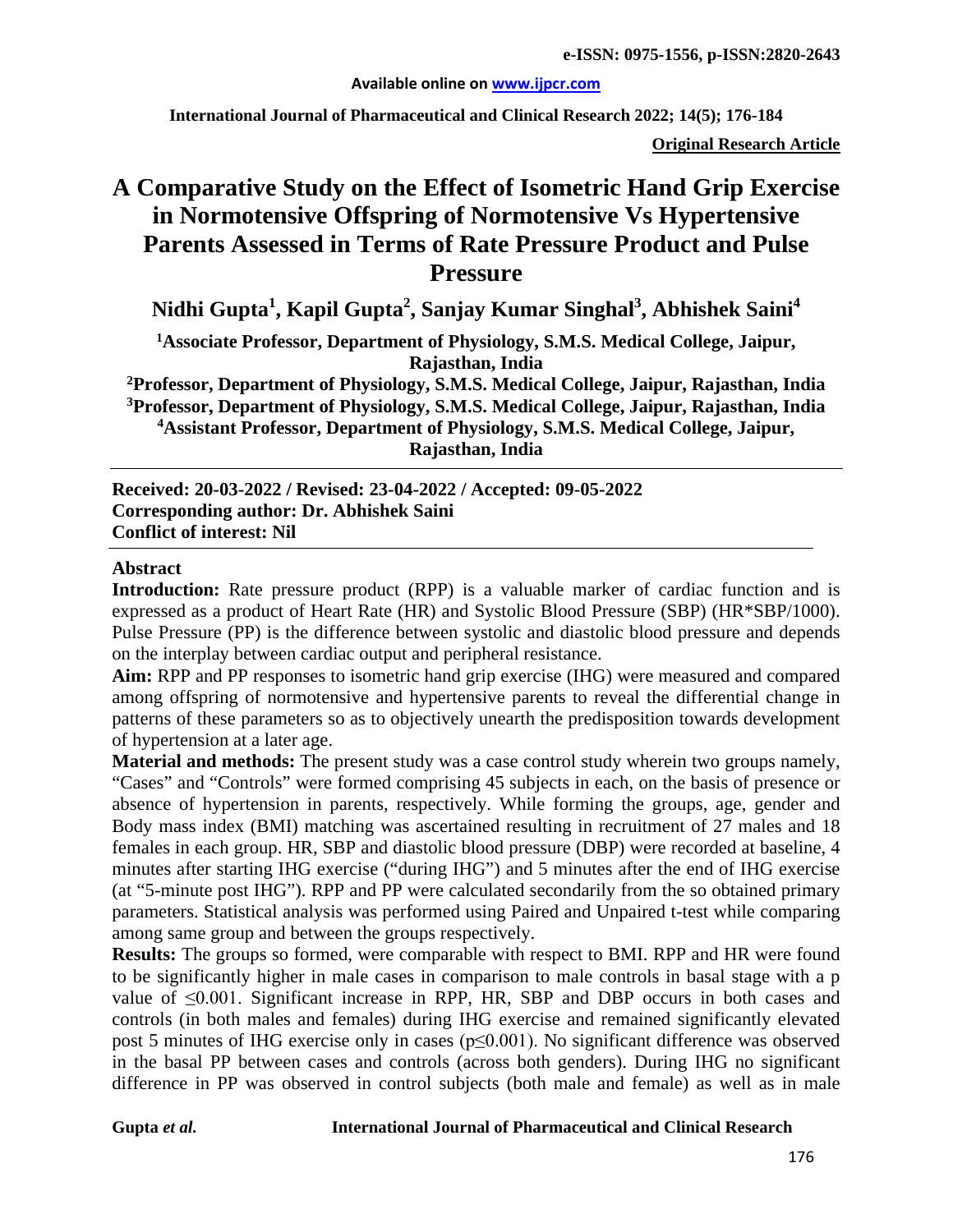subjects enrolled under case group. However, statistically significant change in PP was observed in female subjects constituting case group during IHG exercise ( $p \le 0.01$ ). Both male and female subjects enrolled under the case group demonstrated statistically significant change in PP after IHG exercise ( $p \le 0.01$ ).

**Conclusion:** RPP and PP are promising markers for assessment of autonomic reactivity and can serve as objective tools for deciphering the propensity of development of hypertension in normotensive individuals later in life.

**Keywords:** Heart Rate, Systolic Blood Pressure, Rate Pressure Product, Pulse Pressure, Isometric hand Grip Exercise.

### **Introduction**

Essential hypertension is a heterogeneous group of disorder wherein the disease process is progressive and spans several decades of life. It has been documented that parental history of hypertension has been associated with higher systolic and diastolic blood pressure in their offspring [1,2] and that genetic factors do play a role in it [3]. Likewise, it has also been reported that cardiovascular/haemodynamic response to repeated mental stress in normotensive offspring of hypertensive parents show enhanced reactivity, blunted adaptations and delayed recovery when evaluated with appropriate cardiac and/or autonomic function tests [4]. Isometric hand grip test is one such test that is standardized, sensitive, specific, reproducible, simple and non invasive & being used for evaluation of sympathetic functions [5-7]. The test has been used to demonstrate that healthy young offspring of hypertensive parents had higher resting and post exercise systolic and diastolic blood pressures than offspring of normotensive parents [8].

RPP is defined as the product of heart rate (HR) and systolic blood pressure [9] and it is calculated as  $RPP = SBP*HR/1000$ . expressed as mmHg beats per min  $\times$  1000 [10,11]. RPP is a reflection of internal myocardial work performed by the beating heart and is a marker of oxygen requirement in the heart [12]. It is an index of cardiac stress and ventricular function at rest and during isometric exercise. As the heart rate and blood pressure are buffered with each other by baroreceptor reflex, rate pressure product can be a marker of autonomic buffering operating in accordance to the needs of the body [12].

PP is the difference between systolic and diastolic blood pressure and any variation in it following isometric exercise mirrors the differential predominant response on systolic or diastolic blood pressure [12].

The aim of the present study was to objectively state and determine the propensity of development of hypertension later in life in normotensive offspring of hypertensive parents using response to isometric hand grip exercise assessed in terms of RPP and PP marking the early abnormalities in autonomic functions in these subjects.

### **Material and methods**

The present study was cross sectional, done in SMS Medical College, Jaipur, Rajasthan, India on 45 offspring of hypertensive parents (considered as cases with 27 males

This is an Open Access article that uses a fund-ing model which does not charge readers or their institutions for access and distributed under the terms of the Creative Commons Attribution License (http://creativecommons.org/licenses/by/4.0) and the Budapest Open Access Initiative (http://www.budapestopenaccessinitiative.org/read), which permit unrestricted use, distribution, and reproduction in any medium, provided original work is properly credited.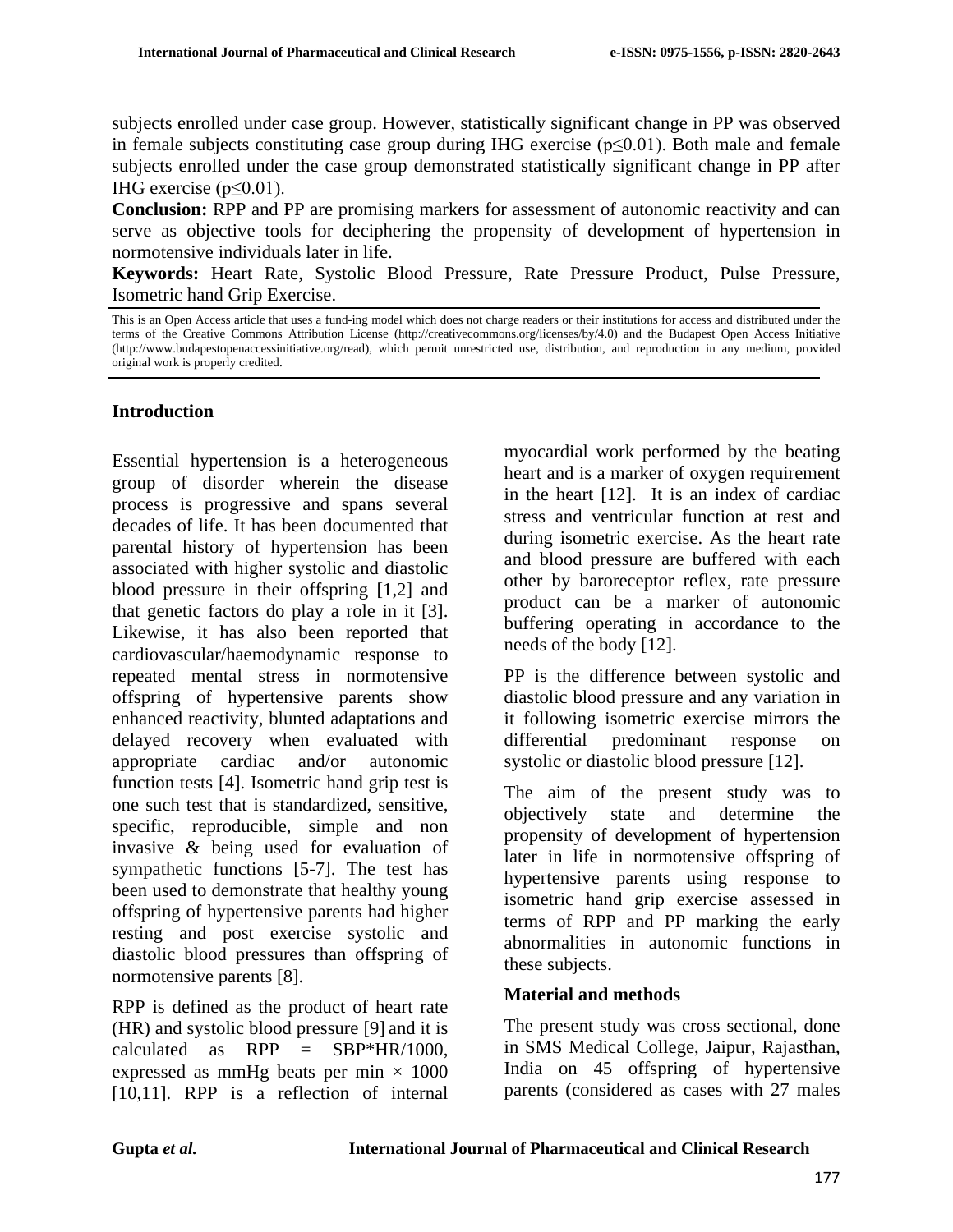and 18 females) and 45 offspring of normotensive parents (considered as controls with 27 males and 18 females) after taking approval from the institutional research review board and ethical committee (No. 346/MC/EC/2011). A total sample size of 80 subjects (40 subjects in each group) was calculated at 95% confidence ( $\alpha$  = 0.05), 80% power (β) & effect size (d) of 0.8 to verify the difference of 3.3 in mean RPP and 2.3 in standard deviation in study groups. The sample size has been enhanced to 45 subjects in each group for expected 10% dropouts. This sample size was also adequate to cover all other study variables. All the subjects were 17-25 years of age and both groups were comparable with respect to gender and BMI. The subjects were selected from a batch of 250 M.B.B.S. students by simple random sampling of eligible subjects after selecting and sorting them for the presence or absence of hypertension in the parents. Written informed consent was obtained from the participants after making them understand the importance of the project, their role in the project and the procedural part.

Parental history of essential hypertension was ascertained from the medical prescriptions after prior affirmation by the subjects for the presence of hypertension in parents. Subjects with cardiovascular disease, thyroid disease, diabetes mellitus or any other chronic or acute illness and on medication especially affecting autonomic functions, smokers and alcoholics were excluded from the study.

The subjects were instructed to abstain from food for 3 hours and exercise for 12 hours prior to the test procedure. Body weight was measured with bare foot and with light clothing on a weighing scale with a precision of 0.1 kg. Height was measured by stadiometer (to the nearest of 0.5 cm) while the subjects were instructed to stand upright and look in front with heels touching to one

another. Heart rate was recorded manually after counting the radial pulse and blood pressure was recorded by mercury sphygmomanometer in supine posture in left arm (non-dominant, non-exercising arm). MVC (Maximum voluntary capacity) was obtained by calibrated spring type hand grip dynamometer with dominant hand with subjects seated in sitting posture. The subjects were asked to squeeze the bar of dynamometer with maximal effort and to maintain it for 2-3 seconds [13]. Three trials with a gap of 2 minutes were given to each subject and the best response was taken as MVC.

After resting in supine posture for 15 minutes, baseline HR and BP was taken. Subjects were then asked to do IHG exercise with 30% MVC effort with dominant arm for 5 minutes [14]. BP and HR were recorded 4 minutes after initiation of IHG ("during IHG") and 5 minutes after completion of IHG. All recordings were performed by a single research investigator using the same sphygmomanometer, cuff and stethoscope hence avoiding interobserver bias.

Test variables were: BMI (Body mass index)  $=$  Weight (kg)/Height (m<sup>2</sup>), RPP  $=$ HR\*SBP/1000 and PP=SBP-DBP. Data were reported as mean  $\pm$  standard deviation. Statistical analysis was done using Student 't' test (paired and unpaired) using primer software. Probability (p) value of  $\langle 0.05 \rangle$  was considered statistically significant keeping the confidence interval at 95%.

## **Observations and Results**

The results of study are summarized in Table1-6. Unpaited t-test was used to compare the baseline characteristics between suspects and controls. Paired t test was used to compare the study parameters between baseline and across the test procedure within the same group.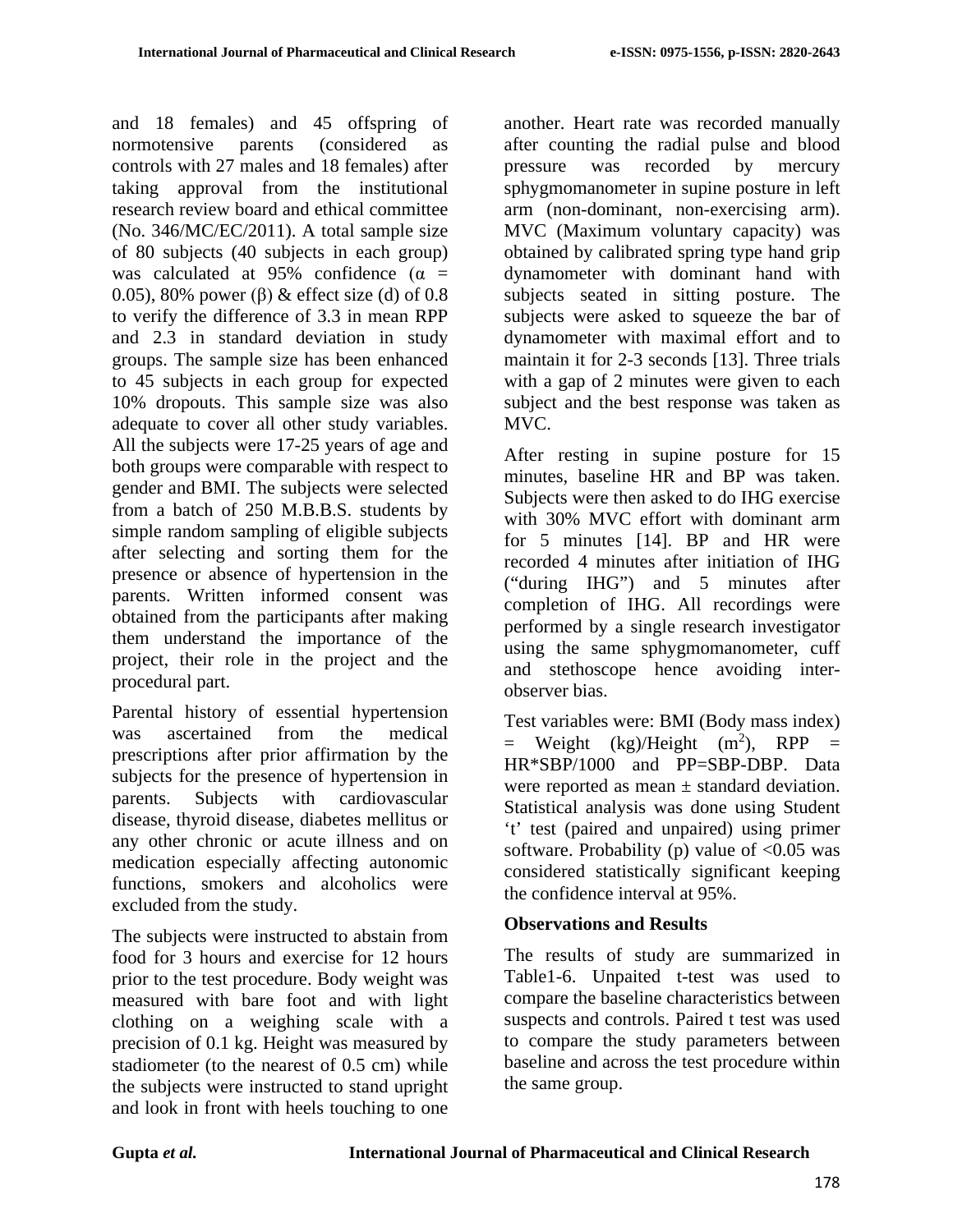| <b>Variables</b>       |                  | Cases $(n=27)$ Controls $(n=27)$ | P value     |
|------------------------|------------------|----------------------------------|-------------|
| <b>BMI</b> ( $kg/m2$ ) | $21.39 \pm 2.19$ | $20.53 \pm 3.22$                 | <b>NS</b>   |
| HR(bpm)                | $80.26 \pm 9.68$ | $73.29 \pm 9.99$                 | $P = 0.001$ |
| $SBP$ (mm of Hg)       | $115.7 \pm 7.76$ | $114.04 \pm 8.47$                | <b>NS</b>   |
| DBP (mm of Hg)         | $74.18 \pm 8.99$ | $74.51 \pm 11.7$                 | <b>NS</b>   |
| <b>RPP</b>             | $9.29 \pm 1.29$  | $8.36 \pm 1.4$                   | $P = 0.014$ |
| $PP$ (mm of Hg)        | $41.63 \pm 9.18$ | $39.26 \pm 11.6$                 | <b>NS</b>   |

**Table 1: Baseline characteristics of male subjects in the 2 groups**

NS - Non Significante. Data represented in mean  $\pm$  SD

| Table 2: Baseline characteristics of female subjects in the 2 groups |  |  |  |
|----------------------------------------------------------------------|--|--|--|
|                                                                      |  |  |  |

| <b>Variables</b> | Cases $(n=18)$    | Controls $(n=18)$ | P value        |
|------------------|-------------------|-------------------|----------------|
| BMI (kg/m2)      | $20.76 \pm 2.6$   | $19.43 \pm 2.37$  | $NS (p=0.38)$  |
| HR(bpm)          | $85.17 \pm 15.17$ | $78.05 \pm 7.69$  | $NS (p=0.078)$ |
| $SBP$ (mm of Hg) | $111.11 \pm 6.5$  | $114.0 \pm 8.7$   | $NS (p=0.47)$  |
| DBP (mm of Hg)   | $77.11 \pm 9.02$  | $74.55 \pm 9.06$  | $NS (p=0.093)$ |
| <b>RPP</b>       | $9.49 \pm 1.88$   | $8.9 \pm 1.1$     | $NS$ (p=0.49)  |
| $PP$ (mm of Hg)  | $34 \pm 6.4$      | $39.44 \pm 11.2$  | $NS (p=0.061)$ |

NS - Non Significante. Data represented in mean ± SD

**Table 3: Effect of IHG test on HR, SBP, DBP, RPP and PP in control males**

| <b>Parameters</b> | At rest           | <b>During IHG</b>                                                        | At 5 minutes post IHG |
|-------------------|-------------------|--------------------------------------------------------------------------|-----------------------|
| HR(bpm)           | $73.29 \pm 9.99$  | $77.4 \pm 10.58$ <sup>*</sup> (p $\leq 0.01$ )                           | $72.62 \pm 8.86$      |
|                   |                   | <b>SBP (mm of Hg)</b>   114.07 ± 8.47   124.81 ± 10.78* ( $p \le 0.01$ ) | $115.11 \pm 7.87$     |
| DBP (mm of $Hg$ ) | $74.51 \pm 11.17$ | $85.03 \pm 12.76$ * (p $\leq 0.01$ )                                     | $74.44 \pm 12.2$      |
| <b>RPP</b>        | $8.36 \pm 1.40$   | $9.7 \pm 1.7$ (p $\leq 0.01$ )                                           | $8.38 \pm 1.34$       |
| $PP$ (mm of Hg)   | $39.26 \pm 11.6$  | $39.78 \pm 9.78$                                                         | $40.67 \pm 13.17$     |

\*Depicts comparison with parameters at rest (paired t test) p≤0.05. Data represented in mean  $\pm$ SD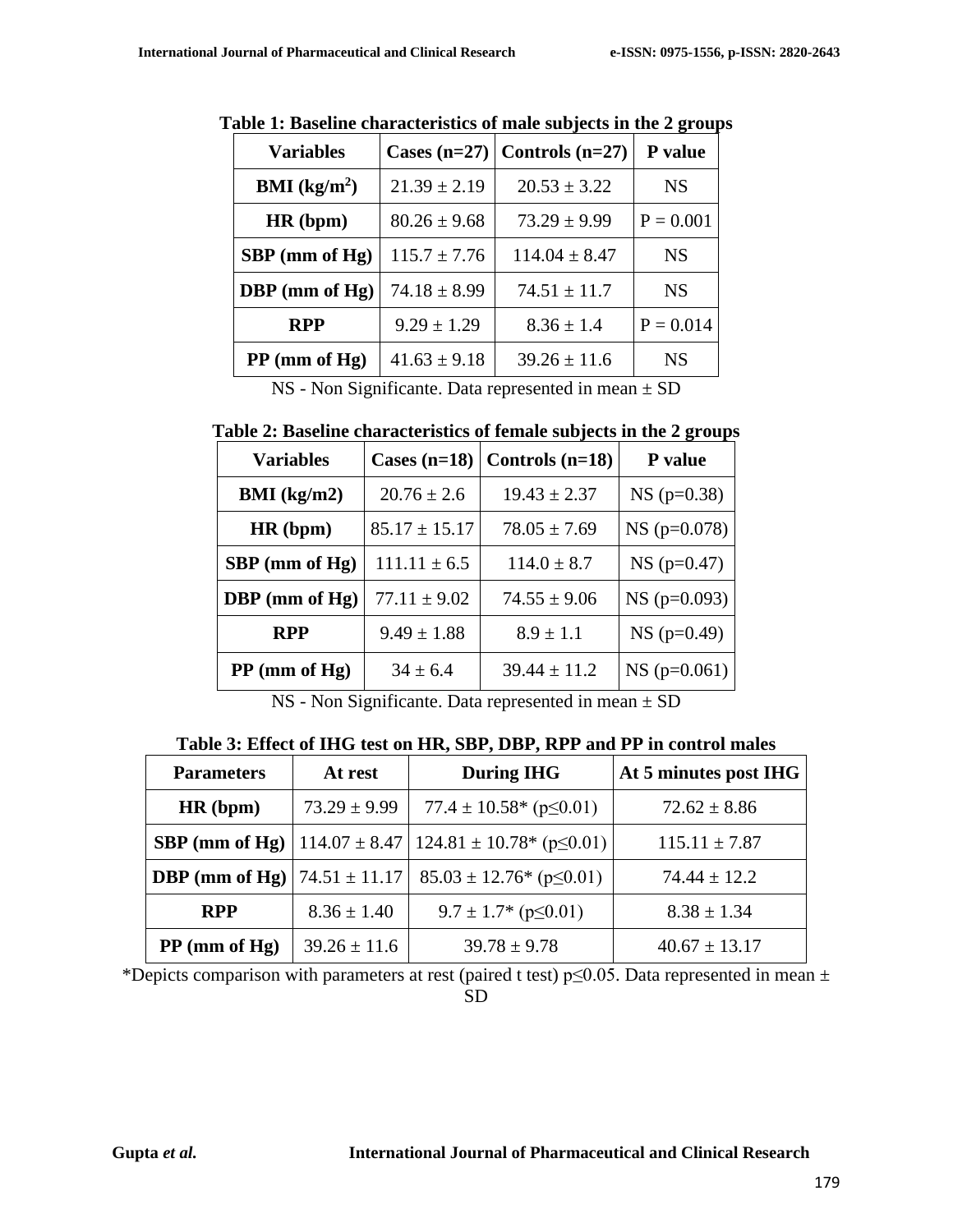| <b>Parameters</b> | At rest          | <b>During IHG</b>                                                                             | At 5 minutes post IHG                |
|-------------------|------------------|-----------------------------------------------------------------------------------------------|--------------------------------------|
| HR(bpm)           | $80.26 \pm 9.68$ | $86.63 \pm 10.95$ * (p $\leq 0.001$ )                                                         | $84.81 \pm 10.39$ (p $\leq 0.001$ )  |
| $SBP$ (mm of Hg)  |                  | $115.7 \pm 7.76$   133.07 $\pm$ 12.54* (p $\leq$ 0.001)   128.81 $\pm$ 9.87* (p $\leq$ 0.001) |                                      |
| DBP (mm of $Hg$ ) | $74.18 \pm 8.99$ | $89.00 \pm 12.44$ * (p $\leq 0.001$ )                                                         | $82.4 \pm 9.86^*$ (p $\leq 0.001$ )  |
| <b>RPP</b>        | $9.29 \pm 1.29$  | $11.62 \pm 2.12$ (p $\leq 0.001$ )                                                            | $10.95 \pm 1.72$ * (p $\leq 0.001$ ) |
| $PP$ (mm of Hg)   | $41.63 \pm 9.18$ | $44.3 \pm 13.37$ * (p $\leq 0.05$ )                                                           | $46.15 \pm 11.57$ * (p $\leq 0.05$ ) |

**Table 4: Effect of IHG test on HR, SBP, DBP, RPP and PP in 'case' males**

\*Depicts comparison with parameters at rest (paired t test)  $p\leq 0.05$ . Data represented in mean  $\pm$ SD

| Table 5: Effect of IHG test on HR, SBP, DBP, RPP and PP in control females |  |  |  |
|----------------------------------------------------------------------------|--|--|--|
|----------------------------------------------------------------------------|--|--|--|

| <b>During IHG</b><br>At rest<br><b>Parameters</b> |                   | At 5 minutes post IHG                |                   |
|---------------------------------------------------|-------------------|--------------------------------------|-------------------|
| HR(bpm)                                           | $78.05 \pm 7.69$  | $83.27 \pm 8.45$ * (p $\leq 0.001$ ) | $78.61 \pm 8.43$  |
| $SBP$ (mm of Hg)                                  | $114.0 \pm 8.7$   | $120 \pm 8.27$ * (p $\leq 0.001$ )   | $114.88 \pm 8.09$ |
| DBP (mm of $Hg$ )                                 | $74.55 \pm 9.06$  | $81.88 \pm 8.49$ (p $\leq 0.001$ )   | $75.55 \pm 7.84$  |
| <b>RPP</b>                                        | $8.9 \pm 1.1$     | $10.01 \pm 1.24$ * (p $\leq 0.001$ ) | $9.1 \pm 1.15$    |
| $PP$ (mm of Hg)                                   | $39.44 \pm 11.12$ | $38.22 \pm 6.2$                      | $38.33 \pm 7.07$  |

\*Depicts comparison with parameters at rest (paired t test) p $\leq$ 0.05. Data represented in mean  $\pm$ SD

**Table 6: Effect of IHG test on HR, SBP, DBP, RPP and PP in suspect females**

| <b>Parameters</b><br>At rest |                  | <b>During IHG</b>                                                              | At 5 minutes post IHG                |  |
|------------------------------|------------------|--------------------------------------------------------------------------------|--------------------------------------|--|
| HR(bpm)                      |                  | $85.17 \pm 15.17$ 91.17 $\pm 13.54$ (p $\leq 0.001$ )                          | $89.72 \pm 13.43$ (p $\leq 0.001$ )  |  |
|                              |                  | <b>SBP</b> (mm of Hg)   111.11 $\pm$ 6.55   125.11 $\pm$ 9.4* (p $\leq$ 0.001) | $119.33 \pm 11.76$ (p $\leq 0.001$ ) |  |
| <b>DBP</b> (mm of Hg)        | $77.11 \pm 9.02$ | $86.88 \pm 8.15$ * (p $\leq 0.001$ )                                           | $81.22 \pm 7.64$ (p $\leq 0.05$ )    |  |
| <b>RPP</b>                   | $9.49 \pm 1.88$  | $11.45 \pm 1.88^*$ (p $\leq 0.001$ )                                           | $10.73 \pm 2.05$ * (p $\leq 0.001$ ) |  |
| $PP$ (mm of Hg)              | $34.00 \pm 6.4$  | $38.22 \pm 6.75$ * (p $\leq 0.05$ )                                            | $38.11 \pm 8.8$                      |  |

\*Depicts comparison with parameters at rest (paired t test)  $p \le 0.05$ . Data represented in mean  $\pm$ SD

#### **Discussion**

Isometric hand grip test is a standard test for assessment of the functions of sympathetic nervous system <sup>6</sup> wherein the pressure response to isometric exercise is

characterized by an increase in heart rate and blood pressure [15,16]. Both, central and peripheral nervous inputs govern the cardiovascular adjustments to isometric exercise [17]. Afferent impulses from the exercising muscles arise via activation of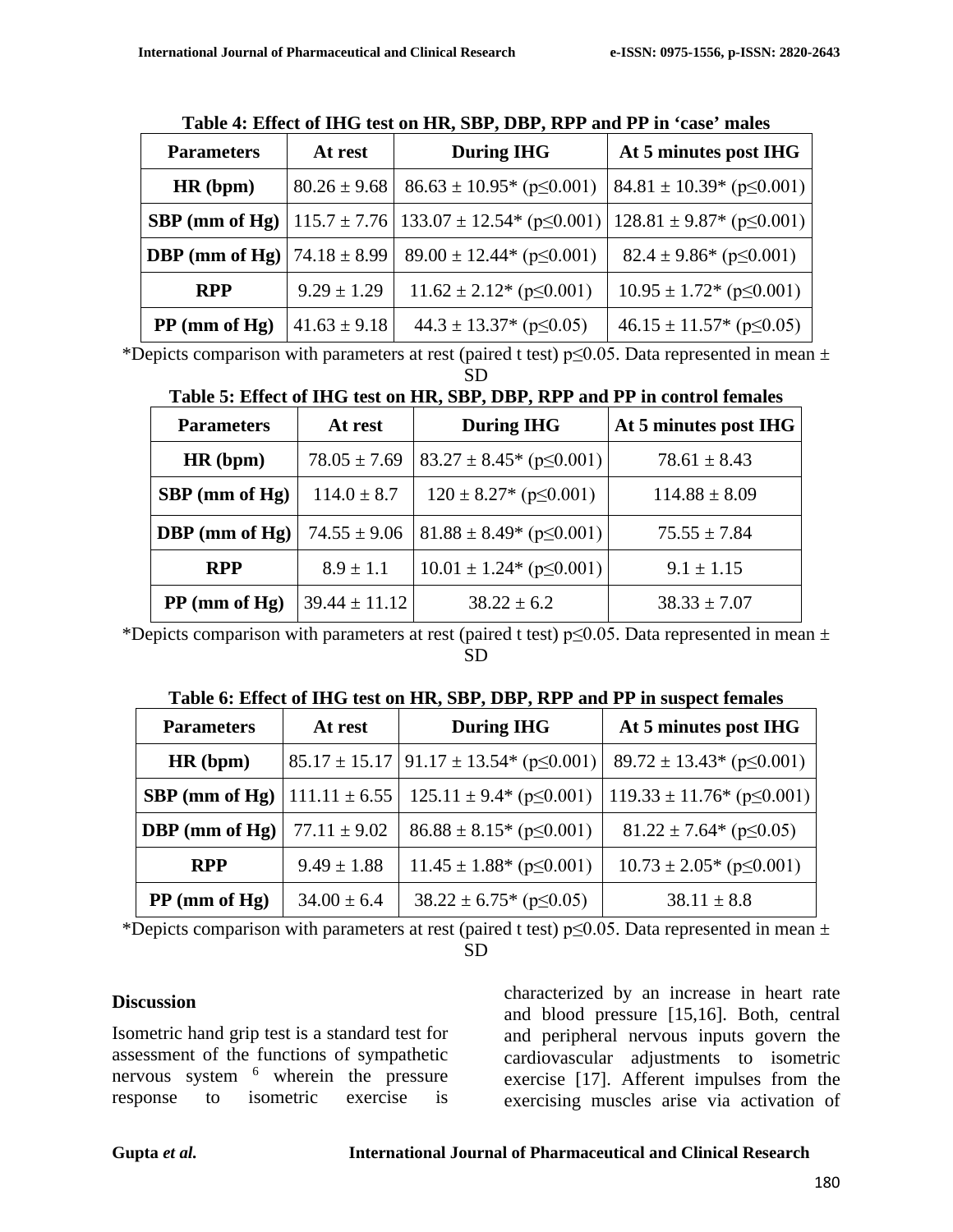Type III afferents (mechanoreceptors) and type IV afferents (chemoreceptors) of muscle [18]. These impulses subsequently ascend in the spinothalamic tract to the medullary cardiovascular centres and lead to a net sympathetic stimulation (vagal withdrawal and/or sympathetic stimulation) resulting in increase in heart rate and blood pressure [19-21]. Central nervous system inputs following isometric contraction arise from higher centres (insular cortex) resulting in an increase in heart rate due to vagal withdrawal primarily [22]. During static exercise increased intramuscular pressure around the blood vessels in exercising limbs result in a higher increase in peripheral resistance & diastolic blood pressure in comparison to dynamic exercise [23]. Such an observation of a relatively larger increase in systolic blood pressure and pulse pressure occurring during isometric exercise is explained on the basis of hemodynamics where an excess increase in cardiac output occurs for restoring adequate circulation in isometric exercising muscles which were constricted by external intramuscular pressure.[23]

Rate pressure product has been stated as a predictor of myocardial oxygen consumption and ventricular function, both at rest and during isometric exercise [24]. At resting state, heart rate and blood pressure regulate each other by feedback inhibition through baroreceptors, cancelling out absolute increments in each and therefore RPP which is a composite index involving product of blood pressure and heart rate serves as a better indicator of net sympathovagal balance of cardiovascular system since reciprocal variations in the blood pressure and heart rate are being taken care of. Also, even during exercise, RPP increase is adjusted as per the increase in myocardial oxygen demand [25], hence implying RPP as a better indicator of autonomic buffering both in rest and disease.

Offspring of hypertensive parents have been said to have a net increase sympathetic activity resulting in augmented cardiovascular responses following isometric exercise [26] which include greater increase in heart rate and blood pressure among others.

In our study, the male "cases" had significantly higher RPP and heart rate in comparison to male "controls" with no significant difference in blood pressure at the basal stage. However, a similar study done by Garg et al. demonstrated a significant increase in blood pressure in cases in comparison to controls in basal stage [8]. Such observed phenomenon of relative dominance of sympathetic activity in cases/suspects can be due to either vagal withdrawal (manifested primarily as increased HR) or increased sympathetic activity per se (manifested primarily as increased BP).[7] Because blood pressure and heart rate are related reciprocally, the present study proposes RPP as a better assessment tool for evaluation of sympathetic over-activity in comparison to HR or BP alone. A lower value of RPP is a marker of parasympathetic dominance and is believed to be cardio-protective [27]. In the present study, the female subjects demonstrated no significant difference in the cardiovascular parameters in the two groups at basal stage.

Significant increase in SBP, DBP and HR with an equally significant increase in RPP after Isometric Hand Grip exercise in both cases and controls (in both gender) is due to exercise induced increased sympathetic activity. Increase in RPP is indicative of the situation wherein the autonomic buffering action got well set in, facilitating coronary perfusion and  $O_2$  consumption by the myocardium [24,25]. Pulse pressure myocardium [24,25]. Pulse pressure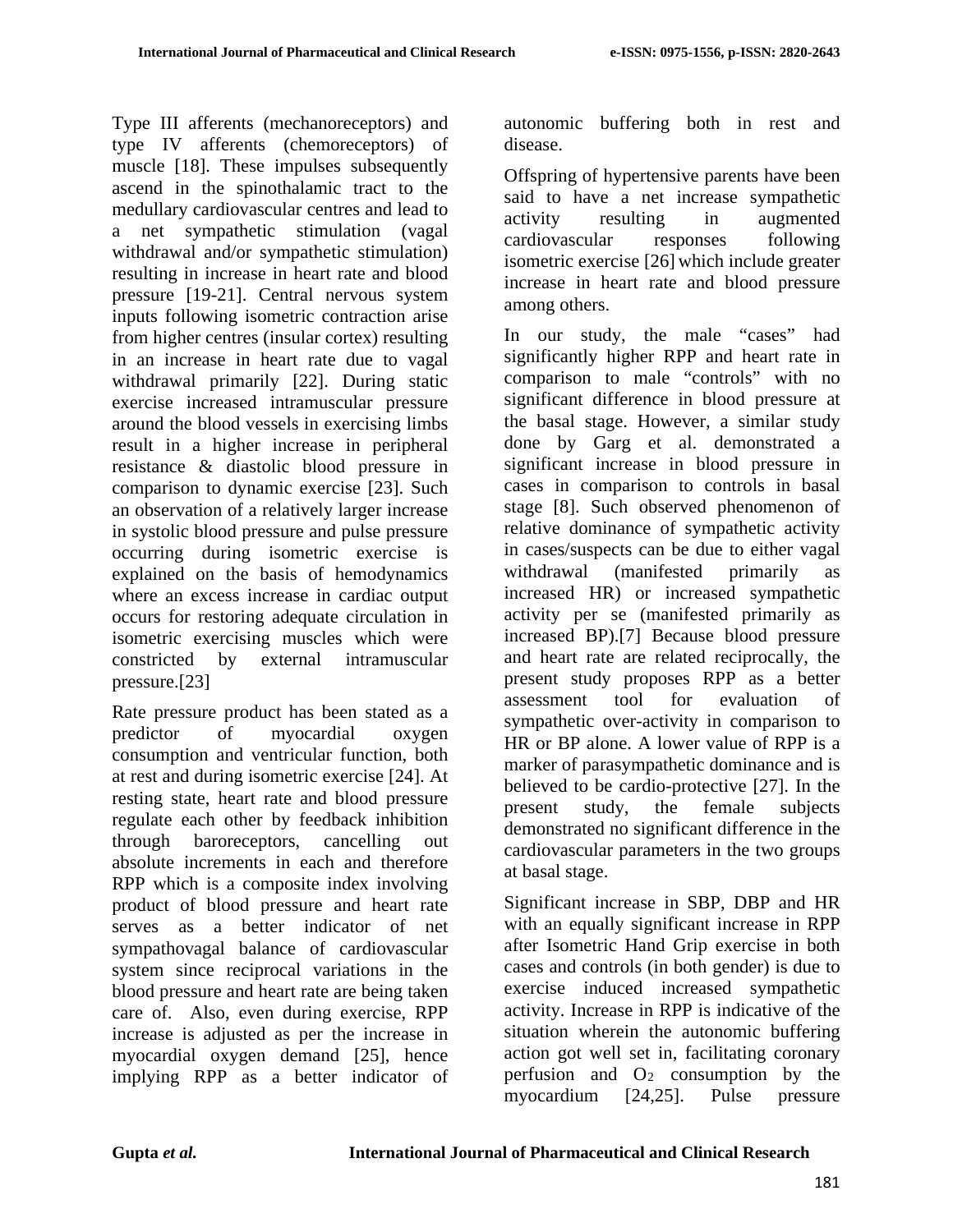increased significantly in subjects of case group (in both gender) but not in subjects of control group possibly due to disproportionate increase in cardiac output in comparison to peripheral resistance. Julius et al. in 1983 and Sherwoood et al. in 1986 stated that there is an initial stage of myocardial activation (manifested as high cardiac output) progressing to a later stage of increased vascular reactivity in offspring of hypertensive parents [28,29].

During recovery from IHG exercise, the cardiovascular parameters returned to basal levels in male and female controls, but they remain significantly elevated as compared to resting levels in male subjects of suspect group. Normally there should be a post exercise fall in blood pressure due to vasodilatation resulting because of accumulation of metabolites following reduced blood supply in exercising muscles [30] accompanied with enhanced vagal activity and withdrawal of sympathetic activity resulting in decrease in cardiac output and heart rate [30]. However, in the present study, the subjects in the case group demonstrated impaired recovery pattern pointing towards increased sympathetic activity in them. In female subjects of the case group, all cardiovascular parameters remained significantly elevated during recovery except pulse pressure. The so observed normal recovery of pulse pressure to baseline can be due to gender difference in cardiovascular response to isometric hand grip exercise [30,31]. It has been previously demonstrated that blood pressure response to isometric exercise in females is mediated by increment in cardiac output whereas in men it is mediated by an increase in both cardiac output and peripheral resistance [30].

## **Conclusions**

Rate pressure product and pulse pressure changes can be used in addition to blood

pressure changes in early detection of at-risk offspring of hypertensive parents for risk of developing future hypertension.

### **Limitations**

Small sample size especially of female subjects and lack of categorization of female subjects according to their menstrual history were limitations of the study.

### **References**

- 1. Mitsumata K, Saitoh S, Ohnishi H.et al Effects of parental hypertension on longitudinal trends in blood pressure and plasma metabolic profile: mixed effects model analysis. Hypertension 2012; 60:1124-1130**.**
- 2. Whinchup PH, Cook DG. et al. Do maternal and intrauterine factors influence blood pressure in childhood. Arch Dis Child.1992;67:1423-1429**.**
- 3. Knuiman MW, Divitini ML. Familial correlations, cohabitation effects and heritability for cardiovascular risk factors. Ann Epidemiol.1996;6:188-194**.**
- 4. Steptoe A, Marnot M. Impaired cardiovascular recovery following stress predicts 3-year increase in blood pressure. J Hypertens 2005, 23; 529-536**.**
- 5. Lind AR. Cardiovascular responses to static exercise (isometrics, anyone?). Circulation 1970; 41:173-6.
- 6. Khurana RK, Setty A. The value of the isometric hand-griptest studies in various autonomic disorders. Clin Auton Res1996; 6:211-8.
- 7. Fisher ML, Nutter DO, Jacobs W, Schlant RC. Haemodynamic responses to isometric exercise (handgrip) in patients with heart disease. Br Heart J 1973; 35:422-32.
- 8. Garg R, Malhotra V, Dhar U, Tripathi Y. The isometric handgrip exercise as a test for unmasking hypertension in the offspring of hypertensive parents. J Clin Diagn Res 2013; 7:996-9**.**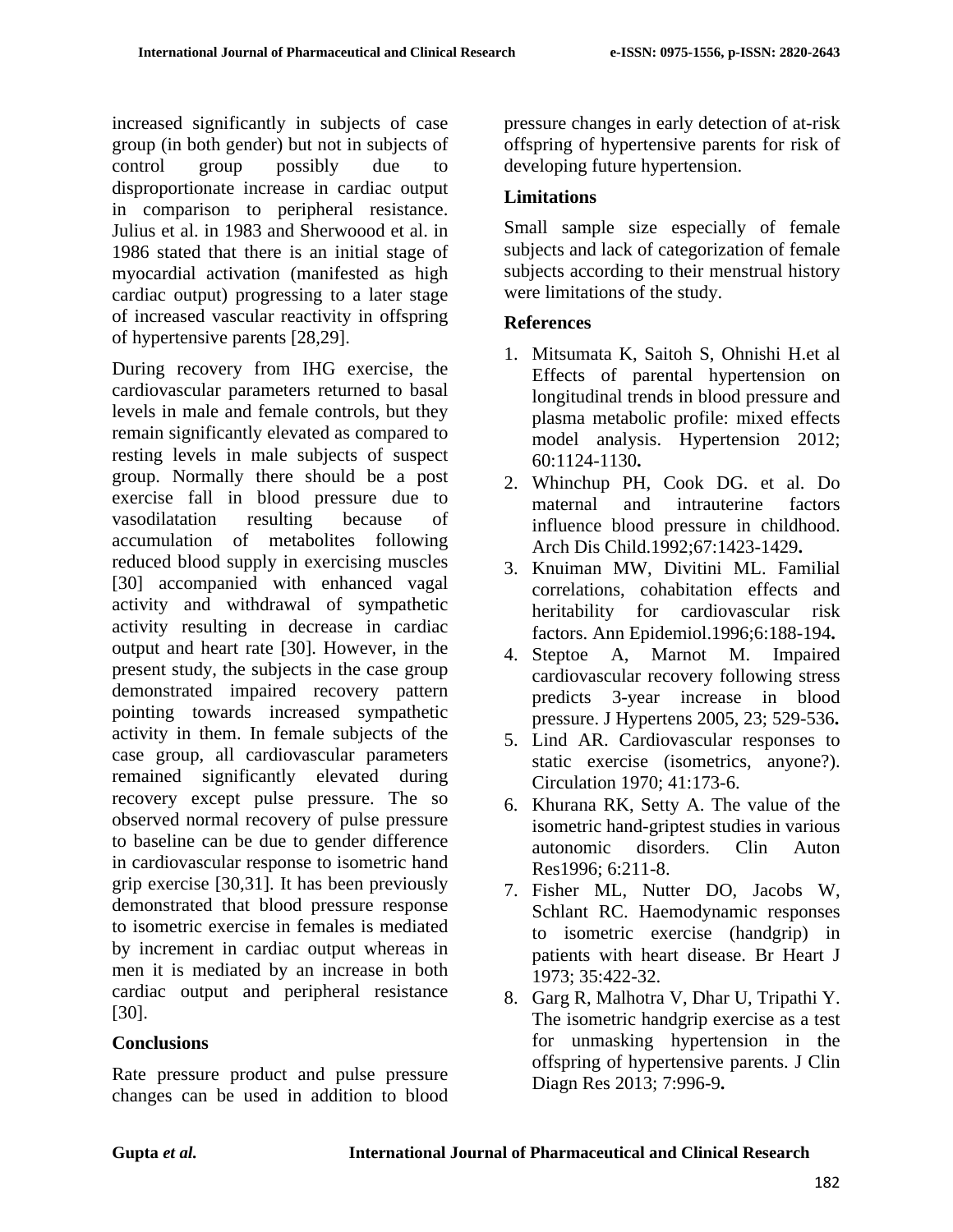- 9. http://www.ncsf. Org/2.8.2012: 8:45 AM. Understanding exercise intensity and rate pressure product (RPP) by NCSF on feb 17.2011**.**
- 10. Cockroft JR, Wilkinson IB, Evans M et al. Pulse pressure predicts cardiovascular risk in patients with type 2 diabetes mellitus. Am J Hypertens.2005 Nov ;18(11):1463-1467.
- 11. Mohan M, Kaviraja, Bhavanani A.et al. Effect of slow and fast pranayamas on reaction time and cardiorespiratory parameters. Indian J Physiol Pharmacol 2005; 49:313-318**.**
- 12. Sembulingam P, Sembulingam K, et al. Rate pressure product as a determinant of physical fitness in normal young adults. IOSR-JDMS.2015: Vol 14(4) :8- 12**.**
- 13. Clausen JP, Klausen K, Rasmussen B, Trap-Jensen J. Central and peripheral circulatory changes after training of the arms or legs. Am J Physiol 1973; 225:675-82**.**
- 14. Hultman E, Sjöholm H. Blood pressure and heart rate response to voluntary and nonvoluntary static exercise in man. Acta Physiol Scand 1982; 115:499-501.
- 15. Donald KW, Lind AR, McNicol GW, Humphreys PW, Taylor SH, Staunton HP. Cardiovascular responses to sustained(static) contractions. Circ Res 1967; 20:15-30.
- 16. Lind AR, McNicol GW. Muscular factors which determine the cardiovascular responses to sustained and rhythmic exercise. Can Med Assoc J 1967; 96:706-15.
- 17. Mitchell JH, Payne FC, Saltin B, Schibye B. The role of muscle mass in the cardiovascular response to static contractions. J Physiol 1980; 309:45-54.
- 18. Asmussen E, Christensen EH, Nielsen M. Circulatory and cortical motor innervation. Scand Arch Physiol 1940; 83:181-7.
- 19. Mark AL, Victor RG, Nerhed C, Wallin BG. Microneurographicstudies of the mechanisms of sympathetic nerve responses tostatic exercise in humans. Circ Res 1985; 57:461-9.
- 20. Saito M, Mano T, Abe H, Iwase S. Responses in muscle sympathetic nerve activity to sustained handgrips of different tensions in humans. Eur J Appl Physiol Occup Physiol1986; 55:493-8.
- 21. Seals DR, Chase PB, Taylor JA. Autonomic mediation of the pressor responses to isometric exercise in humans. J Appl Physiol (1985) 1988; 64:2190-6**.**
- 22. Shepherd JT, Blomqvist CG, Lind AR, Mitchell JH, Saltin B. Static (isometric) exercise. Retrospection and introspection. Circ Res 1981;48: I179- 88.
- 23. Hietanen E. Cardiovascular responses to static exercise. ScandJ Work Environ Health 1984; 10:397-402.
- 24. Nagpal S, Walia L, Lata H, Sood N, Ahuja GK. Effect ofexercise on rate pressure product in premenopausal andpostmenopausal women with coronary artery disease. Indian J Physiol Pharmacol 2007; 51:279-83.
- 25. Gobel FL, Norstrom LA, Nelson RR, Jorgensen CR, Wang Y. The ratepressure product as an index of myocardial oxygen consumption during exercise in patients with angina pectoris. Circulation 1978; 57:549-56.
- 26. Lopes HF, Consolim-Colombo FM, Barreto-Filho JÁ, et al. Increased sympathetic activity in normotensive offspring of malignant hypertensive parents compared to offspring of normotensive parents. Braz J Med Biol Res.2008; 41:849-53**.**
- 27. Michael Afigneroa, Ronald E De Meersman, I and James Manning. The autonomic and rate pressure product